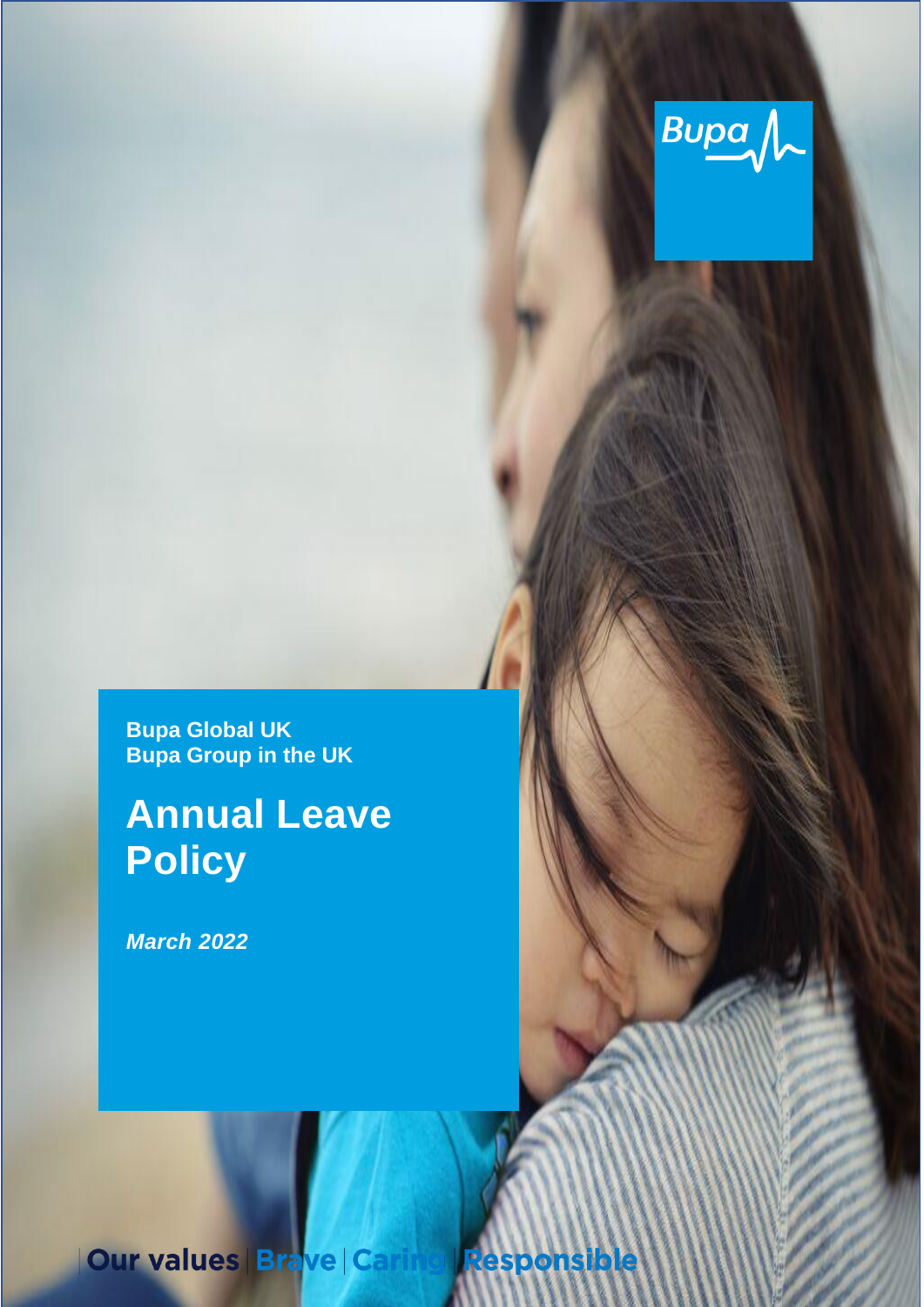## 1. Purpose

We want people to love working for Bupa, so we're committed to working practices and policies that reward loyalty, increase employee engagement and support our purpose of helping people live longer, healthier, happier lives.

The Bupa Code means that we stay safe and well and your wellbeing is a priority to us.

This policy explains our approach to annual leave and bank holiday entitlement, how to calculate, request and manage your annual leave effectively and what you can expect from your manager.

You can refer to the Other Leave policy for information about other occasions when you may need to take time off from work.

## 2. Scope

This policy applies to all BGUK in the UK and Ireland and Group functions in the UK geography, with the exception of Bupa Dental Care (where local policies apply). This policy excludes all nonemployees e.g. bank, self-employed, contractors, agency workers.

This policy does not form part of your contract of employment and will be reviewed from time to time to ensure that it reflects Bupa's legal obligations and business needs.

| Area                        | <b>Scope Area Breakdown</b>                                         |                           |
|-----------------------------|---------------------------------------------------------------------|---------------------------|
|                             |                                                                     | <b>Scope</b>              |
| <b>Provision business</b>   | Cromwell                                                            |                           |
| units                       | <b>Care Services</b>                                                |                           |
|                             | <b>Clinics</b>                                                      |                           |
|                             | Dental - Republic of Ireland                                        | ×                         |
|                             | Dental - UK                                                         | $\boldsymbol{\mathsf{x}}$ |
| UK Insurance                | UKI                                                                 |                           |
| ΒG                          | BG Europe - Copenhagen (BDS, incl BGA)                              | ×                         |
|                             | BG Europe - Head Office (UK)                                        |                           |
|                             | BG APAC (China, Hong Kong, Singapore)                               | ×                         |
|                             | BG AIM (Africa, India, Middle East, incl Bupa Egypt Insurance (BEI) | $\times$                  |
|                             | BG Egypt - Bupa Egypt Services (BES)                                | $\mathsf{x}$              |
|                             | <b>BG Branches (Switzerland)</b>                                    | ×                         |
|                             | <b>BG DAC (ROI)</b>                                                 |                           |
|                             | <b>BG DAC Branches (Travel, Netherlands)</b>                        | $\boldsymbol{\mathsf{x}}$ |
| <b>BGUK MU Functions</b>    | All BGUK MU functions                                               |                           |
| <b>Bupa Group Functions</b> | All Group functions in the UK                                       |                           |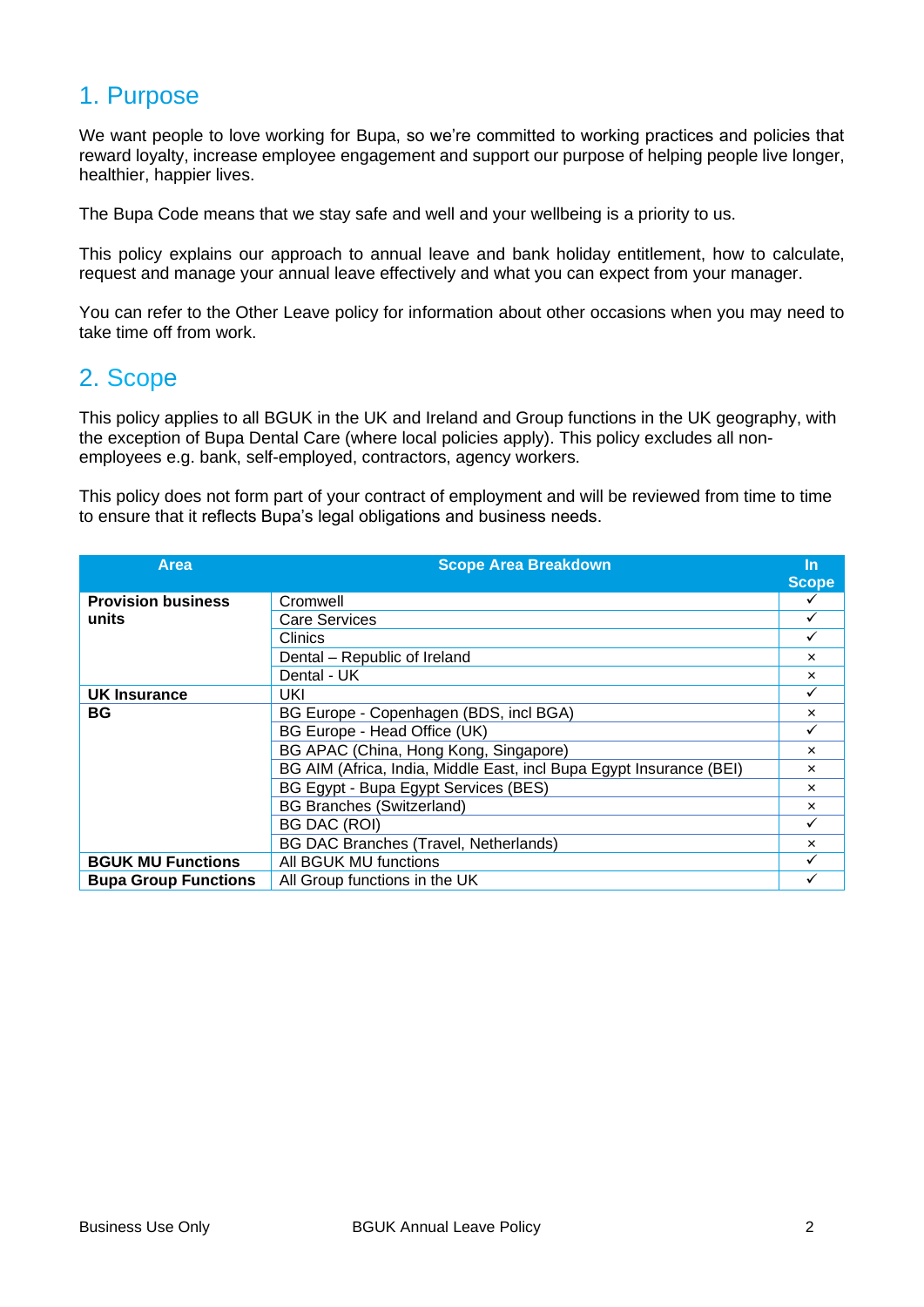# 3. Principles and Requirements

## **1. The annual leave year**

Your holiday year runs from the 1<sup>st</sup> April to the 31<sup>st</sup> March each year.

## **2. Your annual leave entitlement**

Your annual leave entitlement is detailed in your terms and conditions of employment. It will usually be shown as a full-time equivalent entitlement and based on a full leave year. Your entitlement will be prorated if you are a part time or fixed term employee.

#### **Carrying Over Annual Leave**

For health and wellbeing reasons you should take your full entitlement each leave year. In agreement with your manager a maximum of five days can be carried over into the next leave year provided this doesn't take your new allowance over 30 days (unless there are mitigating circumstances that have prevented you taking your annual leave such as long term sickness absence or exceptional business reasons). If you've been on family related leave e.g. maternity please refer to the relevant policy. You must take this carried over annual leave during the first three months of the new annual leave year (April, May and June). More information and resources about health and wellbeing and personal energy can be found on the Health and Wellbeing hub on People Place.

#### **Contractual Annual Leave Entitlements and Long Service Awards**

Dependent on your individual terms and conditions, your contractual annual leave entitlement may increase in line with your length of service with Bupa. This differs to a long service award which is a non- contractual one-off award. This only applies for the year in which your anniversary falls, not a permanent increase in annual leave entitlement. Please refer to the Long Service Award policy for further detail.

## **3. Buying and selling annual leave**

You may be able to buy or sell some of your annual leave entitlement each year. Please refer to our Flexible Holiday scheme and FAQs.

## **4. Calculating your annual leave**

### **Calculating your FTE**

To calculate your annual leave entitlement, firstly you will need to know your FTE (full time equivalent). percentage This is the percentage of full-time hours that you are contracted to work.

Your scheduled hours per week, divided by the default weekly hours for your business area, then multiplied by 100 gives your FTE% (full time equivalent).

- FTE% = (scheduled hours/default weekly hours for business area)  $X$  100
- E.g. 30 scheduled hours a week  $/$  37.5 default hours a week = 0.8.
- $\bullet$  0.8 x 100 = FTE 80%

### **Calculating your annual leave entitlement in days**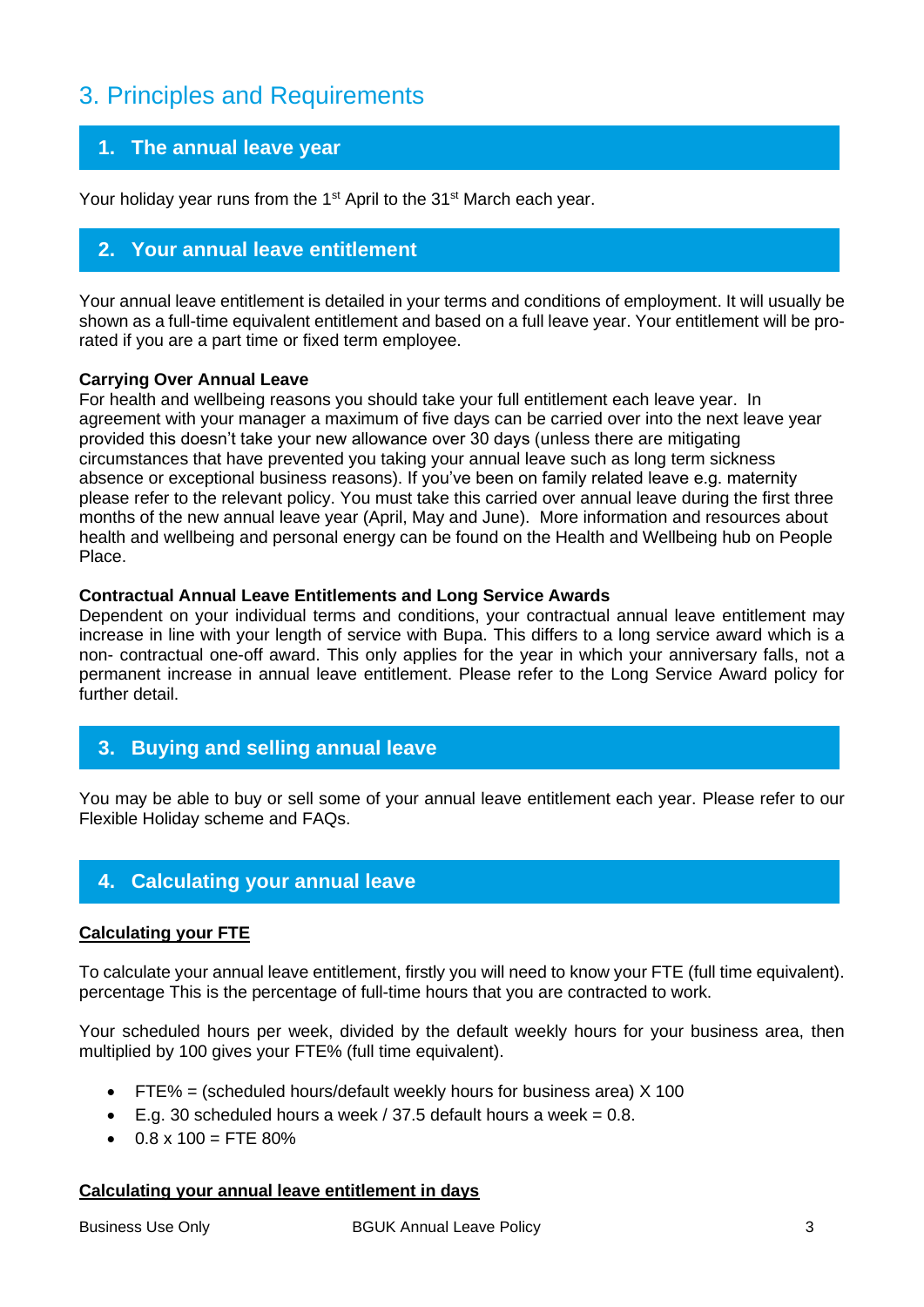Your base annual leave entitlement in days (which can be found in your contract), multiplied by your FTE% gives your full annual leave entitlement for the year.

- Base entitlement in days x FTE% = full annual leave entitlement
- E.g. 25 day entitlement  $x$  80% = 20 day annual entitlement

#### **Calculating your annual leave entitlement in hours**

The amount of annual leave you're entitled to for the year in days should be multiplied by the standard full time daily hours for your business area.

The standard full time daily hours for your business area are calculated by dividing the standard weekly full-time hours for your business area by 5:

 $\bullet$  37.5 hours a week/5 days = 7.5 hours per day

To calculate the annual hours you are entitled to, multiply your annual entitlement in days by the standard full time daily hours for your business area:

• 20 days full annual entitlement x 7.5 hours per day = 150 hours annual entitlement, based on an FTE of 80%.

When calculating annual leave, make sure it doesn't take you below the minimum legal leave allowance required depending upon where you are employed.

In the UK this is: 5.6 weeks paid holiday per year or pro-rated part time equivalent. For a full time employee this equates to 20 days plus bank holidays (28 days in total).

In Ireland this is:

(a) 4 working weeks in a leave year in which you work at least 1,365 hours (unless it is a leave year in which you change employment (for example joining or leaving Bupa), or

(b) one-third of a working week for each month in the leave year in which you work at least 117 hours, or

(c) 8 per cent. of the hours you work in a leave year (but subject to a maximum of 4 working weeks).

### **Joining Bupa during the holiday year**

If you join Bupa part way through the holiday year you will receive a pro-rated entitlement based on your full annual entitlement:

(full entitlement  $/ 12$ ) x number of full months to be worked in current holiday year.

Your first month calculated as follows:

- $\bullet$  If your joining date is the 1 15 of the month, you will receive your full entitlement for that month.
- If your joining date is the 16 31 of the month, you will receive 50% of your entitlement for that month.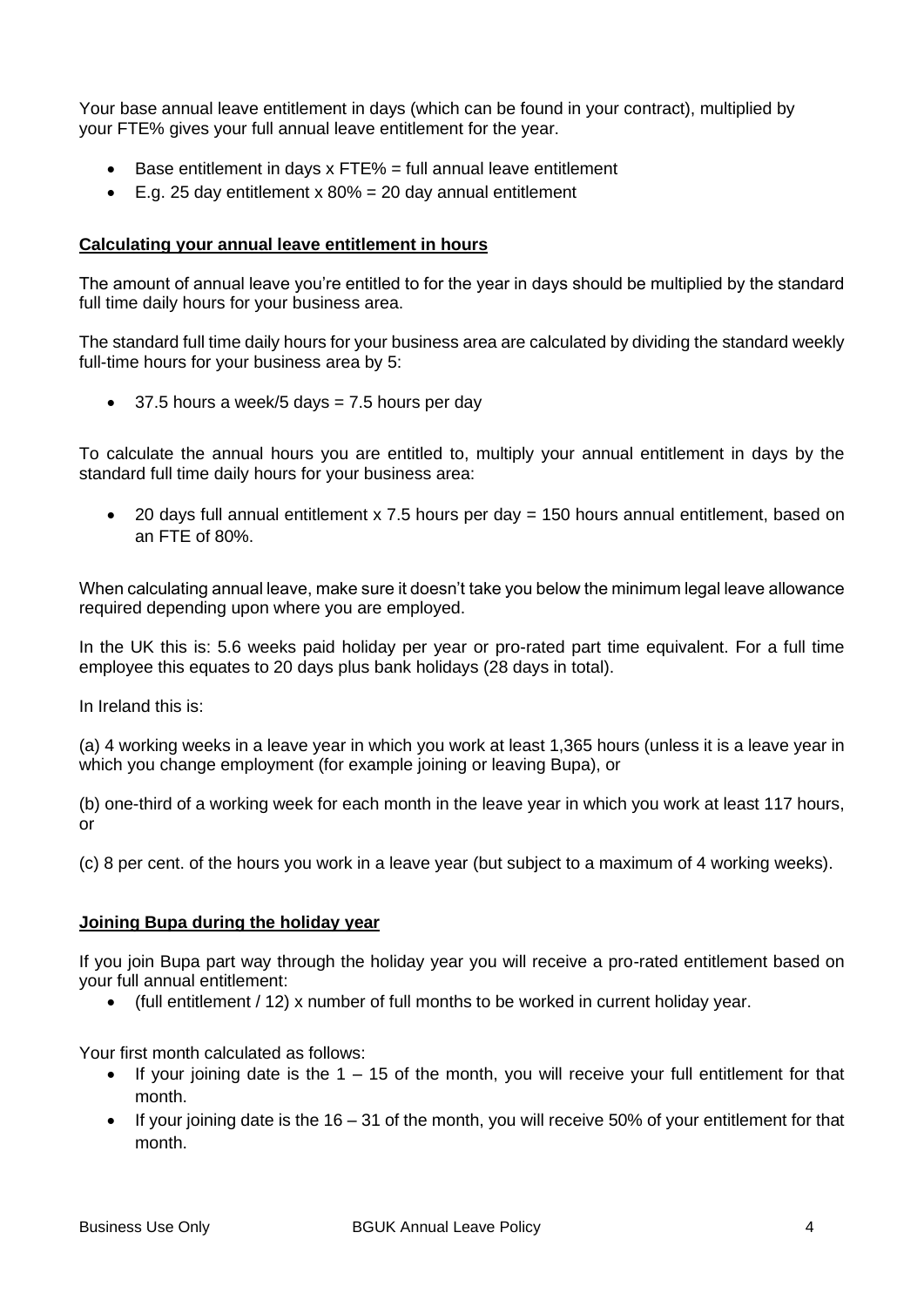## **5. Bank holidays**

Bupa recognises the following bank holidays:

#### **In England and Wales,**

New Year's Day, Good Friday, Easter Monday, the first Monday in May, the last Monday in May, the last Monday in August, Christmas Day, Boxing Day (if it is not a Sunday) and 27 December if Christmas Day or Boxing Day falls on a Sunday.

#### **In Scotland,**

New Year's Day, 2 January, Good Friday, Easter Monday, the first Monday in May, the last Monday in May, the first Monday in August, Christmas Day, Boxing Day (if it is not a Sunday) and 27 December if Christmas Day or Boxing Day falls on a Sunday.

#### **In Northern Ireland,**

New Year's Day, St Patrick's Day, Good Friday, Easter Monday, early May bank holiday, spring bank holiday, Battle of the Boyne (Orangemen's Day) 13 July (or the following Monday where this falls on a weekend), summer bank holiday, Christmas Day, Boxing Day (or a substitute weekday).

#### **In the Republic of Ireland,**

New Year's Day, St Brigid's Day (from 2023) St. Patrick's Day, Easter Monday, the first Mondays in May, June and August, the last Monday in October, Christmas Day and St. Stephen's Day.

Should additional bank holidays be announced to mark a particular occasion e.g. a royal wedding or jubilee, your manager will make you aware of how this impacts you.

If you work in an area of Bupa which is open as usual on a bank holiday, and you wish to request the day off, you will need to request this in advance. Approval will be subject to availability and business needs. If your request is unsuccessful, you will be able to take the time on another occasion.

If you work in an area of Bupa which is closed on the recognised dates you will not need approval in order to take the day off. If you manage your annual leave through Workday, however, you will need to book bank holidays into the system at the start of each annual leave year and these will be deducted from your bank holiday entitlement.

In Ireland, if you work, or are 'normally rostered' to work, on a Public Holiday you are entitled to an additional day's holiday or a paid day off within a month of that day if you're required to work, or a paid day off that day if you're not required to work, as agreed with your manager. If you are not normally rostered to work on a day on which the Public Holiday falls, for example, if you are a part-time employee, you will be entitled to one fifth of your normal weekly rate of pay for the Public Holiday. On occasion work commitments may require your attendance at work on a Public Holiday. Eligible employees will be granted the following compensation in such circumstances:

- One day normal pay
- One additional day's annual leave
- An additional day's pay for working core hours (core hours fall within the period 10.00 am to 4.00 pm). An hourly rate of overtime applies for any hours worked over the core hours.

If you work part time you will be entitled to a pro-rated amount of bank holidays based on the days and hours you work. These will be added to your annual leave entitlement and will be deducted as appropriate when a Bank Holiday falls.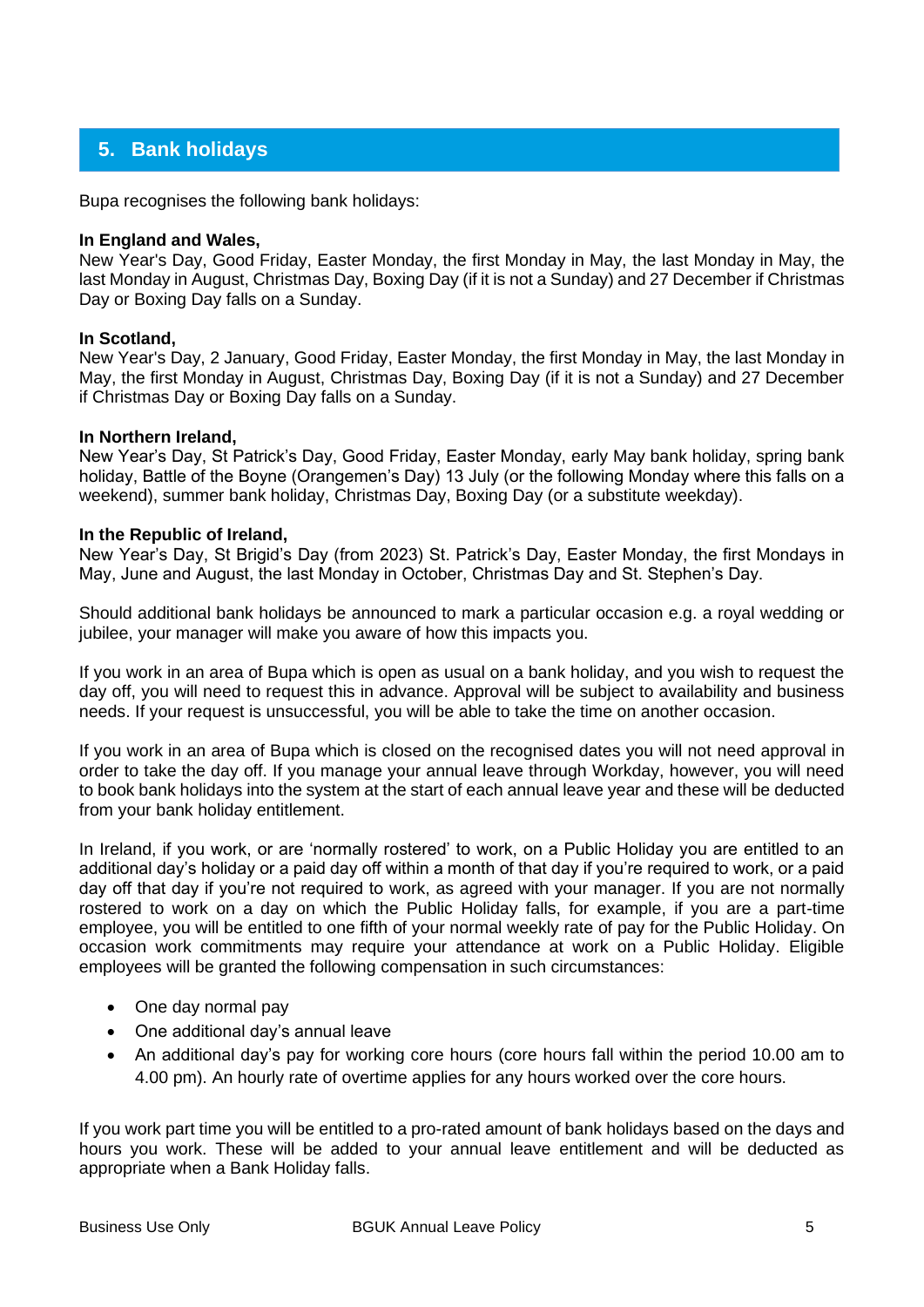### **Calculating Bank Holiday Allowance**

The bank holiday year period is the same as the annual leave holiday period - 1 April - 31 March. To calculate your bank holiday entitlement, multiply the number of bank holidays in that year by your FTE%, for example:

8 days x  $80\% = 6.4$  days entitlement

To convert this to hours multiply your bank holiday entitlement in days by the standard full time daily hours for your business area, for example:

 $\bullet$  6.4 days entitlement x 7.5 standard full-time hours per day for the business unit = 48 hours

Any individuals joining Bupa part way through the holiday year will accrue bank holidays that occur from the month they joined to end of that holiday year. For example:

Individual joins Bupa on the 3 January. They will accrue bank holidays for New Year's Day and any others that fall in that year up to 31 March.

## **6. Mid-year changes to annual leave**

Changes of circumstances, such as a change in contracted hours or a new role etc. during the holiday year (1 April – 31 March) may affect your annual leave entitlement. To calculate your new entitlement, you should use the following calculation:

- Step 1: Use the calculations above for Annual Leave and Bank Holidays to work out the prorated entitlement in hours for the part of the year up to the hours change.
- Step 2: Use the calculations above for Annual Leave and Bank Holidays to work out the prorated entitlement in days for the part of the year after hours change.
- Step 3 Add these together to give the new entitlement for the current holiday year.

## **7. Part day / hour round up and round down**

Following a change, if the total annual leave entitlement results in a decimal number you should adopt the following principle of rounding up or down:

- Less than or equal to .24: Round down to the nearest whole number.
- From .25 to .74: Allocate as half hour/day.
- Equal to or greater than .75: Round up to the nearest hour/day.

Please ensure, if rounding down, that this doesn't take you below the minimum statutory leave allowance of 5.6 weeks or part time equivalent. For a full-time employee this equates to 20 days plus bank holidays (28 days in total).

## **8. Requesting annual leave**

To have a healthy work life balance it is important that you spread your annual leave evenly throughout the year and you are responsible for using your annual leave allocation appropriately throughout the year. We suggest that you have at least two occasions of five days and avoid taking more than 25% of your entitlement in the last three months of the leave year. More information and resources about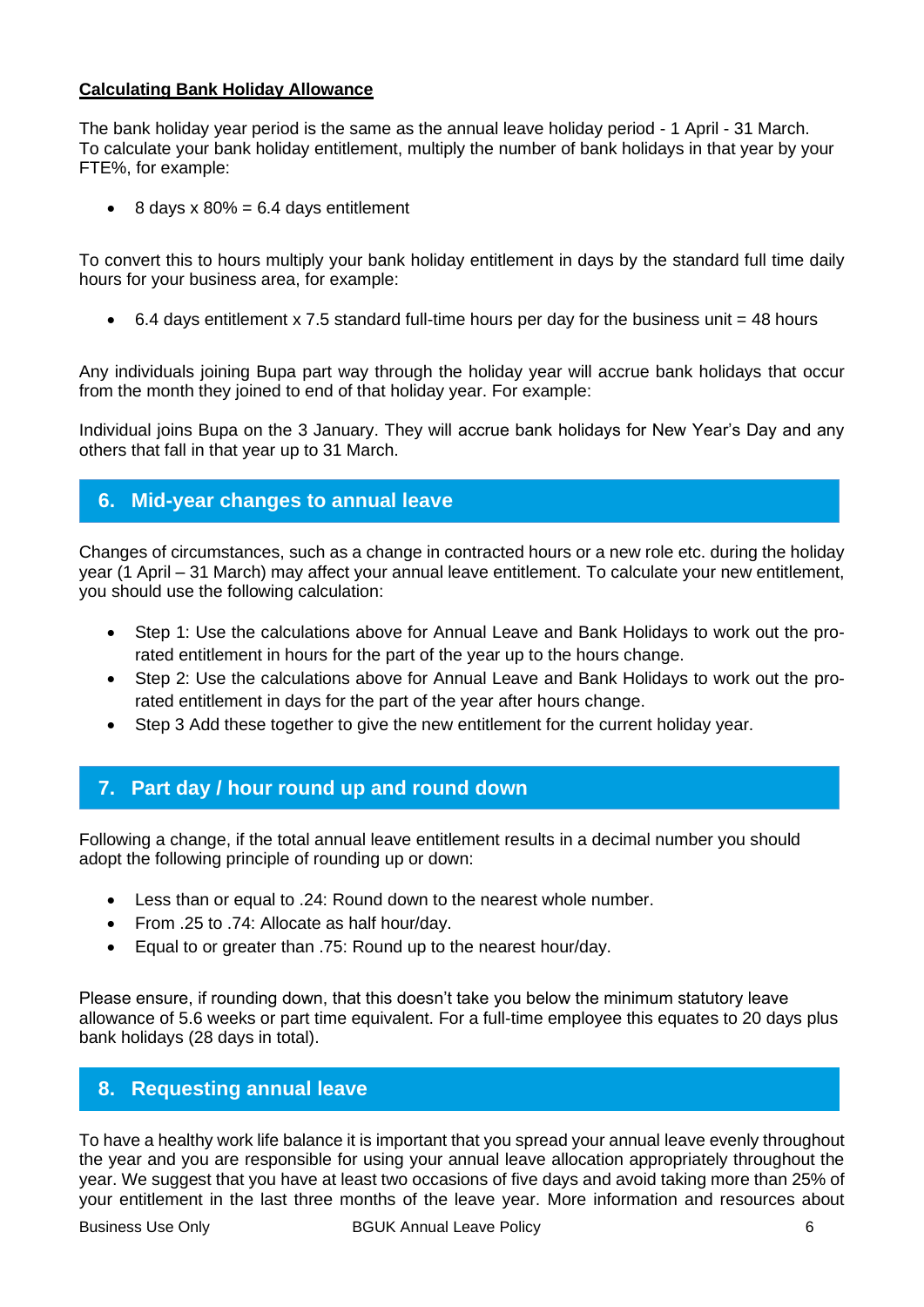health and wellbeing and personal energy can be found on the Health and Wellbeing hub on People Place.

Wherever possible you must request your annual leave at the earliest opportunity. Your manager can guide you on the correct local process. We suggest that you give at least one months' notice for requests of one week or more and two weeks' notice for periods of less than one week. At such peak times of absence such as school holidays and religious festival periods a preference system may be introduced to help manage high demand. A preference system means that all requests for leave during certain peak demand periods will be invited and considered at the same time rather than on a first come first served basis. The aim of this is to be able to gain an overall view of demand and allocate leave fairly and consistently.

### **Approval of Annual Leave**

Your manager will aim to approve your request within five working days but they can reject it in certain circumstances. These may include insufficient annual leave remaining, lack of notice/same day request, or business requirements. Your manager will explain the reason for declining your request. All annual leave will need to be approved by your manager before you can take the annual leave. You must therefore not make any holiday bookings or travel arrangements until you have received approval from your manager. If you take annual leave that has been requested and not approved this will be classed as unauthorised absence and action may be taken under the Disciplinary Policy.

## **9. Overtime and annual leave**

You are not permitted to take annual leave and then work for enhanced pay on the same date. If you wish to work on a date previously booked off as annual leave you must cancel your annual leave and work your contracted hours before becoming eligible for any additional hours to be paid at an enhanced rate.

## **10. Annual leave for term time workers**

If you are a term time worker, you will work a reduced number of weeks of the year and your annual leave must be taken during the remaining weeks that you do not work.

Your annual leave entitlement will not be pro-rated based on the reduced number of working weeks. It will only be pro-rated if you work part-time hours.

## **11. Sickness during annual leave**

We want you to enjoy your annual leave however if you unfortunately fall ill during your annual leave your manager will be able to consider adding the planned leave back on to your allocation for any period covered by a fit note. Failure to provide a fit note issued by your GP may result in you not receiving time back in respect of sickness absence. Please refer to our Sickness Absence Policy for further information.

## **12. Leaving Bupa**

Your manager will confirm your annual leave entitlement according to the month in which you leave Bupa.

If you leave Bupa part way through the holiday year your entitlement will be pro-rated on how many months you have worked: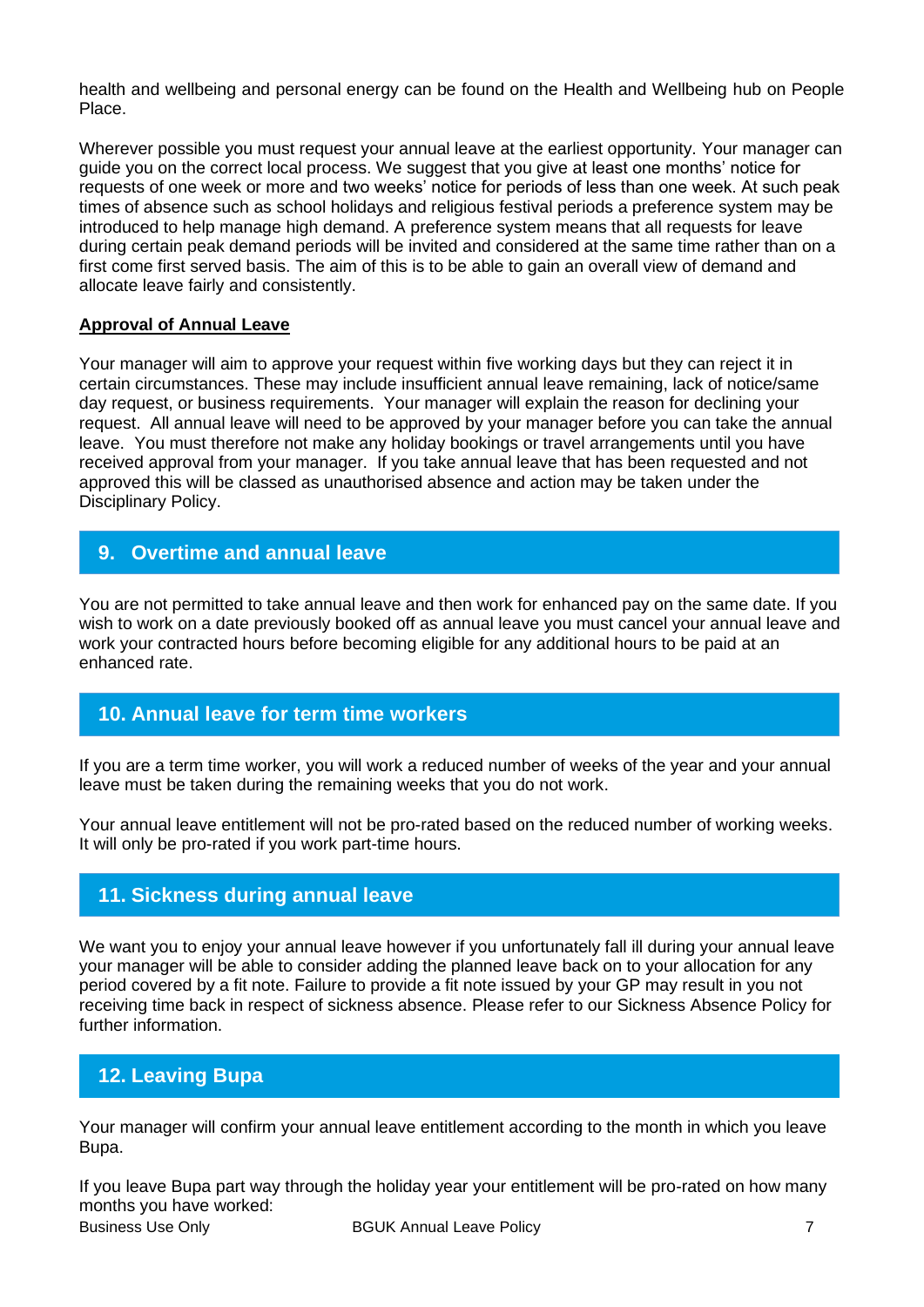• (full entitlement / 12) x number of full months to be worked in current holiday year.

If you leave part way through the holiday year your annual leave will be pro-rated as follows:

- If your leaving date is the 1st 15th you will receive 50% of your entitlement for that month
- If your leaving date is the 16th 31st you will receive 100% of your entitlement for that month

If you leave Bupa within the same month of joining, your pro-rated entitlement will be calculated on the number of days that you were employed.

You should arrange with your manager to take any remaining leave during your notice period. This applies whether you are leaving Bupa voluntarily or through redundancy. You will be entitled to pay in lieu for any which you are unable to use. This payment will be subject to income tax and National Insurance contributions in the usual way.

If you take more leave than your pro-rated entitlement, the relevant amount will be deducted from your salary payment.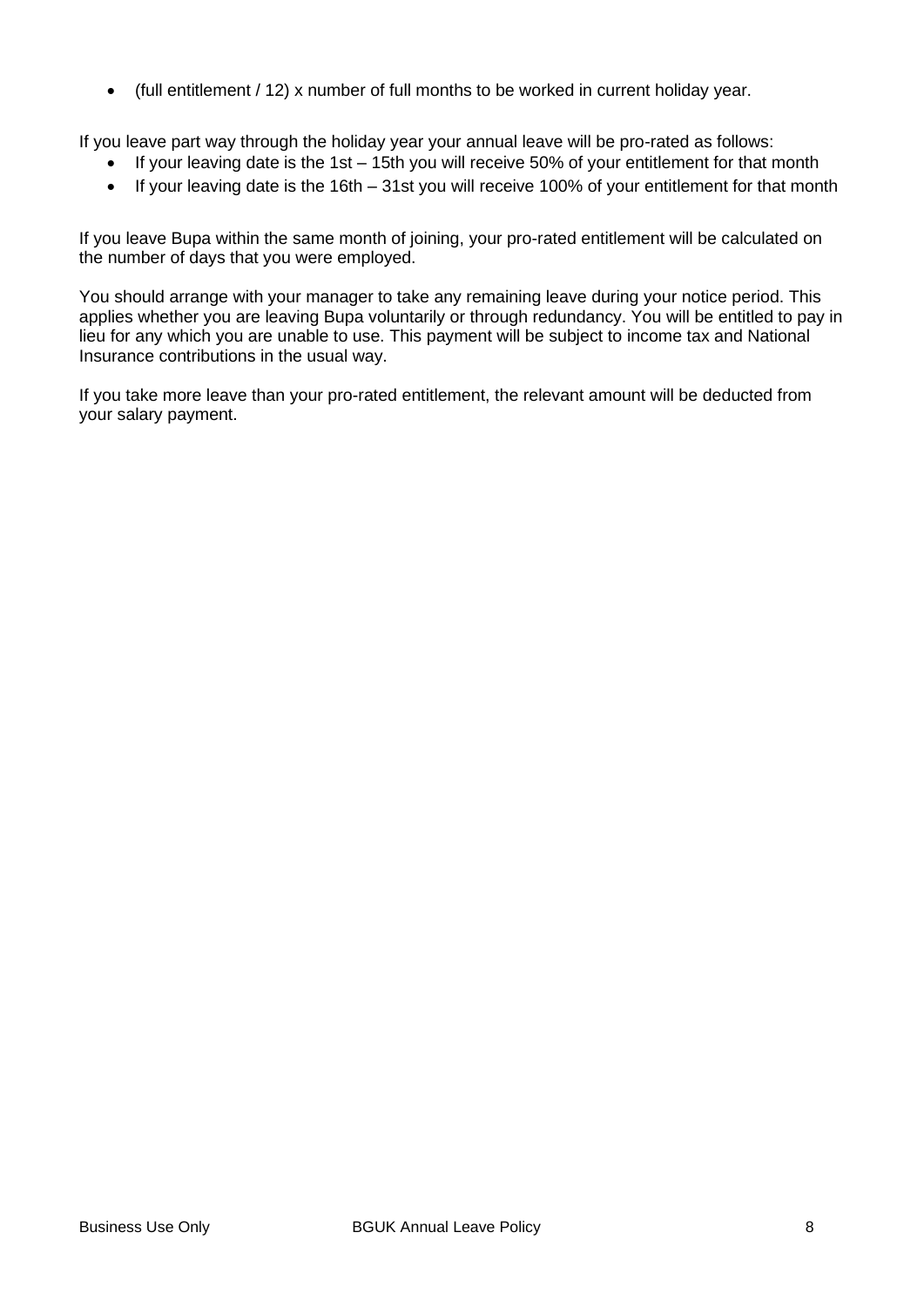# 4. Responsibilities

| <b>Role</b>                                 | <b>Responsibilities</b>                                                                                                                                                                                                                                                                                                                                                                                                                                                                                                                           |  |  |
|---------------------------------------------|---------------------------------------------------------------------------------------------------------------------------------------------------------------------------------------------------------------------------------------------------------------------------------------------------------------------------------------------------------------------------------------------------------------------------------------------------------------------------------------------------------------------------------------------------|--|--|
| Everyone in<br>scope of this<br>policy must | comply with this policy<br>$\bullet$<br>be familiar with your annual leave entitlement and keep a track of this<br>throughout the holiday year.<br>not make any personal commitments (e.g. booking a holiday) before<br>$\bullet$<br>your manager approves your leave request<br>give your manager adequate and reasonable notice when requesting<br>annual leave.<br>follow the local requesting and approval arrangements.<br>$\bullet$<br>take your annual leave appropriately throughout the year.<br>not exceed your annual allocation.<br>٠ |  |  |
| <b>People Managers</b><br>must              | confirm your annual entitlement in line with this policy.<br>consider your request for annual leave fairly, consistently and take into<br>account business requirements.<br>approve your request for annual leave within five working days.<br>$\bullet$<br>arrange for a delegate to consider and approve leave requests in their<br>absence.<br>keep an accurate and current record of your annual leave requests<br>and allocation.                                                                                                            |  |  |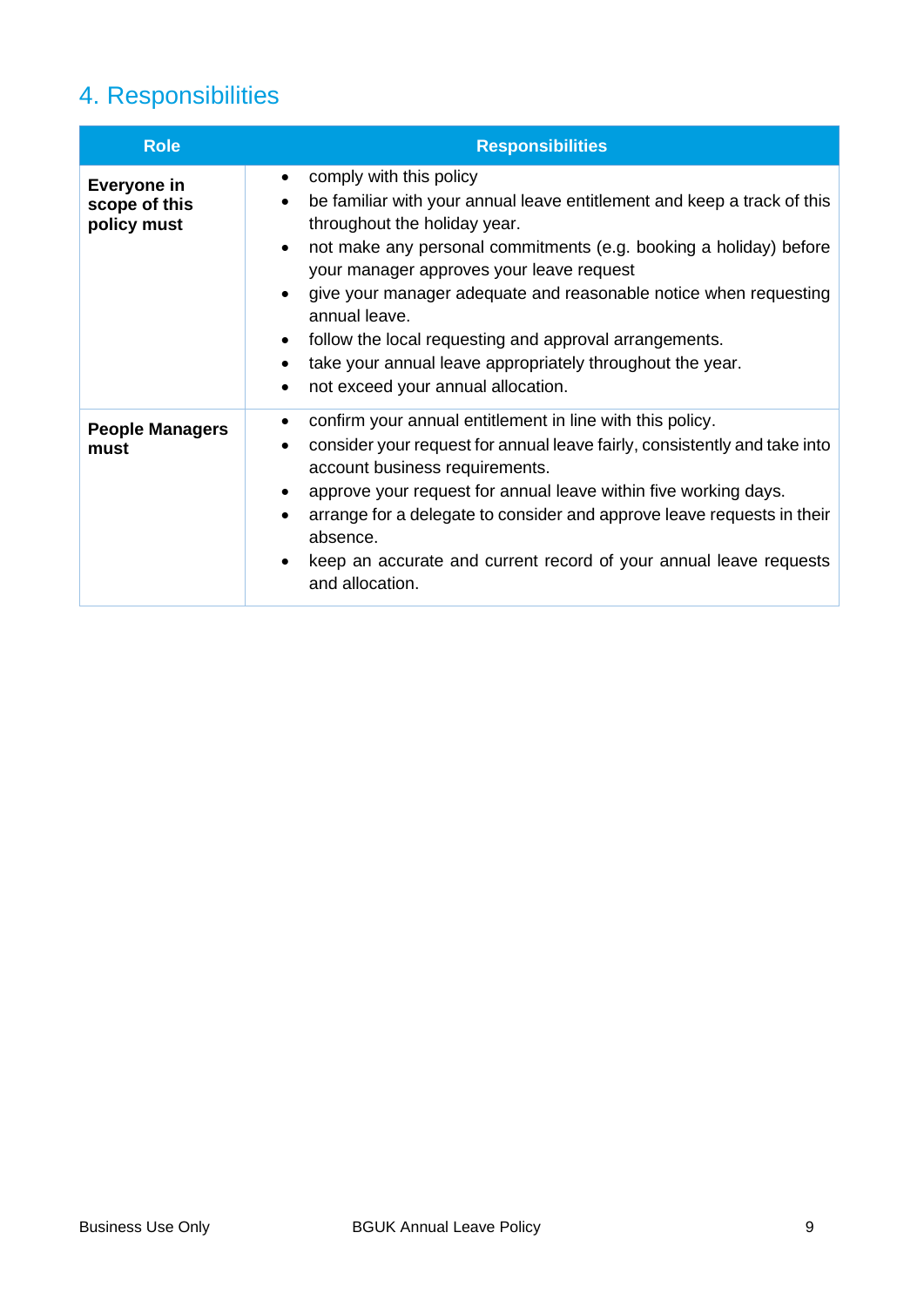# 5. Monitoring and Reporting

### **Monitoring**

Annual leave is usually managed and monitored by the relevant People system or other resource planning system in place in the business area in which you work. Whichever system is in use whether online or offline, managers are responsible for keeping an accurate and current record of your annual leave requests and allocation.

### **Reporting**

Depending upon the People system in place in your area of the business, managers may have the ability to report on team annual leave allowances and usage.

Other ad hoc reporting may be produced for management insight.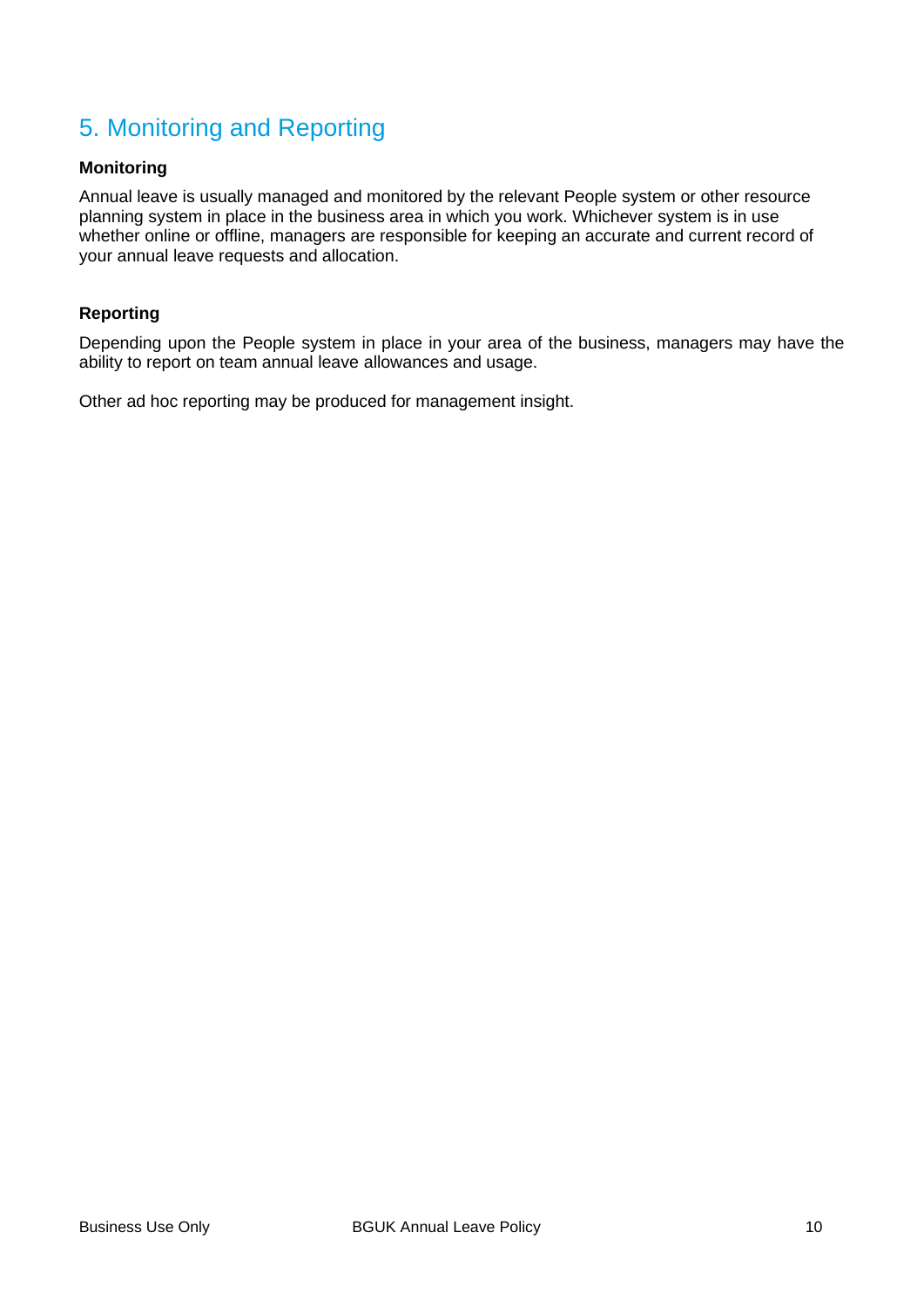## 6. Definitions

The following defines the key terms used within this policy

| Pro-rata          | • You're entitled to your contractual holiday entitlement which is calculated in<br>proportion to the hours you work. Use the calculation guidance provided in<br>the policy. |
|-------------------|-------------------------------------------------------------------------------------------------------------------------------------------------------------------------------|
| <b>Part time</b>  | • A part time worker is someone who works fewer than the full-time hours<br>assigned to that role.                                                                            |
| <b>Fixed term</b> | • A fixed-term contract is for a specified amount of time e.g. six months.                                                                                                    |
| <b>Term time</b>  | Individuals with a term time contract work fewer weeks per year, generally<br>$\bullet$<br>during school term time only.                                                      |

## 7. References and Associated Documentation

### **Risk Management Framework - Links**

| <b>Level 2 Risk Category</b>  | This policy relates to the People (Operational) Level 2 Risk Category. |
|-------------------------------|------------------------------------------------------------------------|
| <b>Bupa Enterprise Policy</b> | This policy relates to the People Enterprise Policy                    |
| <b>Risk Appetite</b>          | See relevant Enterprise policies on the Risk Hub.                      |

### **Related Policies and Supporting Documentation**

- The Bupa Code
- Disciplinary Policy
- Sickness Absence Policy
- Other Leave Policy
- Long Service Policy
- Flexible Holiday Scheme
- Flexible Working Policy
- Health and Wellbeing Hub